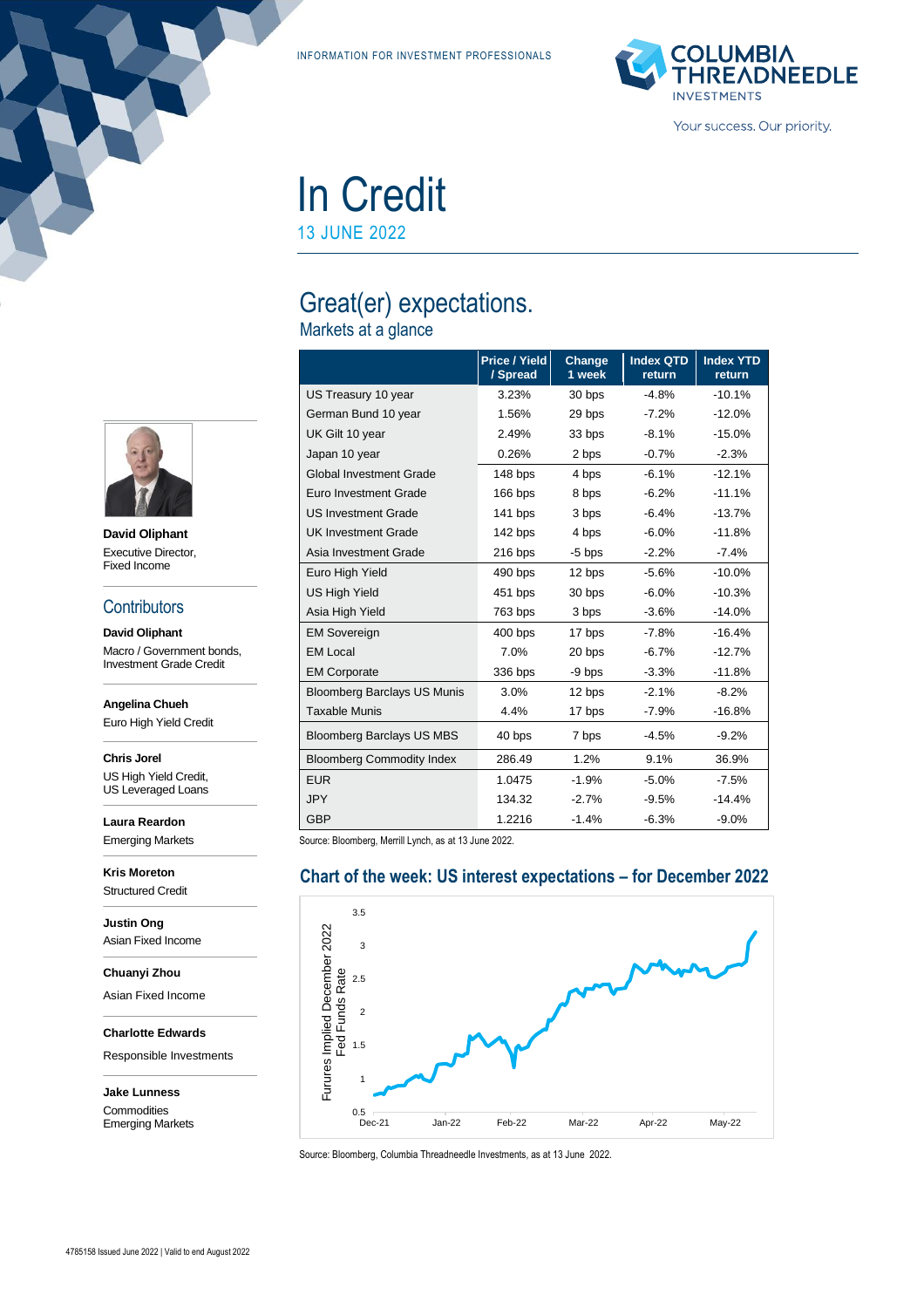#### Macro / government bonds

The two big events of last week were the meeting of the European Central Bank and the consumer price inflation report from the US.

First let's consider the ECB. As expected, the central bank left interest rates unchanged. Quantitative easing will end at the start of July. It also seems rates will rise, and by 25bps, in July. Why didn't the ECB just tighten last week one wonders?

In the US, inflation came in much stronger than expected. The consumer price index rose by 1.0% m/m and 8.6% y/y, which was more than the 8.3% expected. Core (ex-food and energy) inflation recorded a 6% y/y rise. Inflation was pushed higher by items such as air fares and food. How did markets respond to this news? Not well! Yields rose materially over the week and especially on Friday in the wake of the report. The expectations of US interest rate rises also rose with December Federal Funds expectations now running around 3.2% **(see Chart of the week)**. Yield curves flattened with the 2-year note up in yield by 25bps on Friday alone. The benchmark 10-year US treasury note was 30bps higher in yield though the damage to bond markets was felt globally with both German and UK government bonds higher in yield by a similar amount.

This week began rather miserably with a contraction in the UK economy, where GDP fell by 0.3% m/m in April, below expectations of a +0.1% rise. The 3 m/m growth rate fell to 0.2%, which was also less than expected.

The next five days also brings US retail sales and producer price inflation numbers while in the UK we get employment news. It is a quieter in period in Europe on the data front.

#### Investment grade credit

Credit spreads had tightened from mid-May but last week saw a reversal of fortune with spreads edging somewhat wider (global investment grade by 4bps) and after the US inflation news. The weakness was led by higher risk, lower-rated issuers, and the real estate sector.

Summer is coming and that is normally a time of lower primary issuance. Hence the last week has been a busy period for investment issuance desks ahead of that season. There was little specific corporate news to report upon.

#### High yield credit & leveraged loans

The past week's steady decline in US high yield bond prices intensified Friday as an upside surprise on US inflation data and downside surprise on consumer sentiment led investors to position for a more meaningful growth impact from a more front-loaded response from the US Fed. The ICE BofA US HY CP Constrained Index returned -2.36% and spreads were 30bps wider. The asset class did report an inflow of \$1.3bn, according to Lipper. Meanwhile, leveraged loans also succumbed to the macro weakness on Friday as investors' positioned for a more meaningful growth impact. After rising \$0.16 over the past week to \$95.30, the average price of the J.P. Morgan Leveraged Loan Index declined \$0.50 on Friday. Underneath leveraged loan mutual funds posted a second consecutive mild weekly inflow totalling \$40m following three consecutive withdrawals.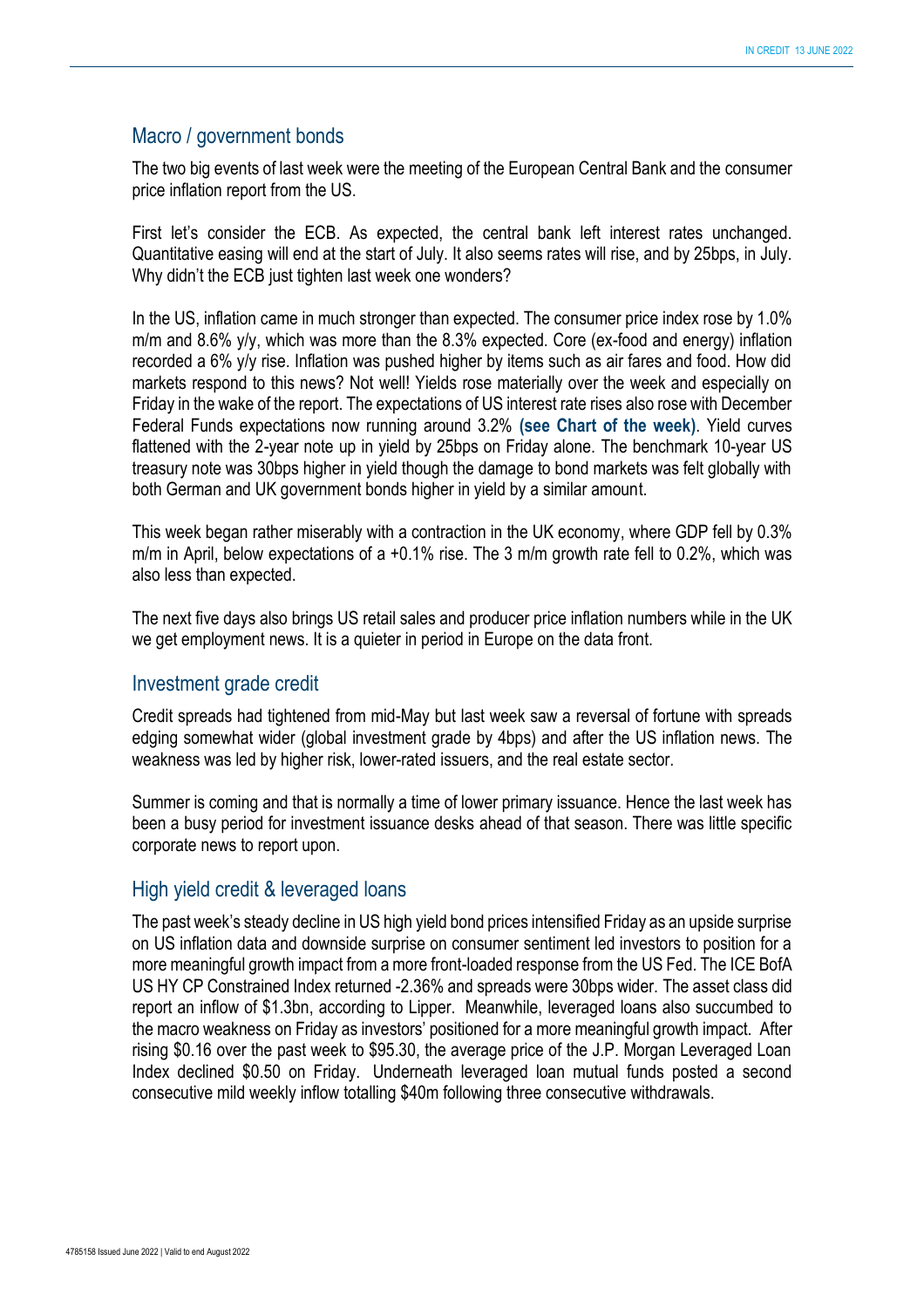European High Yield (EHY) returned to spread widening (+12bps) but with yields much higher, mostly due to the increase in underlying government yields. Opposite to the previous week, single Bs, this time, underperformed BBs and CCCs. Fund flows also reversed with outflows ( $-$ €306m) happening both in ETFs and managed accounts. The corporate primary market remained shut though there were some sub-financials issued ( $61.2$ bn). It is said that issuers are coming to terms with the current market levels but are just waiting for market stabilisation/new issue pricing renormalisation before they start to issue. The market was weak, seriously souring towards the end of the week given the ECB news and, higher than expected US CPI. Not seeing much rating dispersion with sell offs largely liquidity driven with some opportunistic buying around the bid side. Higher beta and longer-duration bonds especially underperformed. Some are starting to call the market "broken". ETF trading, unabated selling, is as much as a 2.25-point discount.

In credit rating news, S&P upgraded Autostrade per L'Italia two notches to BBB- with 'outlook positive'. This is due to S&P considering the company to be a government related entity (GRE) and gives a positive outlook to mirror the country's positive outlook.

With the reporting season for EHY ending, the general tone has been that companies, for now and including a 1-to-3-month visibility, are saying they are not experiencing any impact on demand, or any slowdown. However, within these comments, there are supply chain factors, which are propping this up.

The market is beginning to look for higher default rates given talk now of recession to possibly occur in 2023 with Deutsche Bank calling for EHY default to reach 3.8% by end 2023, peaking at 6.6% in 2024 before starting to fall in 2025.

#### Structured credit

Mortgages had outperformed up until the recent spike in volatility. Agency MBS spreads had widened out to a point where the relative value story enticed investors to step back into the market. Money managers in the US have legged back into the space and are reducing their underweights, getting closer to their historical ownership averages. We prefer higher coupon MBS due to wider spreads, more attractive carry, and less US Fed balance sheet exposure. On the credit side, technicals have and continue to be a major headwind as supply in certain markets has overwhelmed demand. The fundamental performance has remained strong as borrowers are holding up relatively well on both the residential and commercial side. Although we have observed an uptick in delinquencies on the consumer side, we expect it to be more of a normalization in consumer fundamentals. There have been some pockets of distress; however, it has been confined so far to the lowest tier quality of borrowers. Currently, spreads in the structured credit universe are considerably wide with a slowing growth environment pricing in greater default risk.

#### Asian credit

In China's tech space, there have been positive headlines that the Chinese authorities are easing the regulatory measures. This includes potential discussions to revive the Ant Group IPO, approval of new video games titles after eight-month freeze, and plans to allow Didi back on the app stores.

In Chinese property, headlines of SOE M&A intensified, following onshore bond issuance with CDS/CRWM. The SOE step-in may bring game changer in terms of refinancing. Project level cooperation may be faster than holdco level stake move; this includes China Jinmao proposal to take China VAST Industrial urban Development private, China Vanke to invest in LVGEM's urban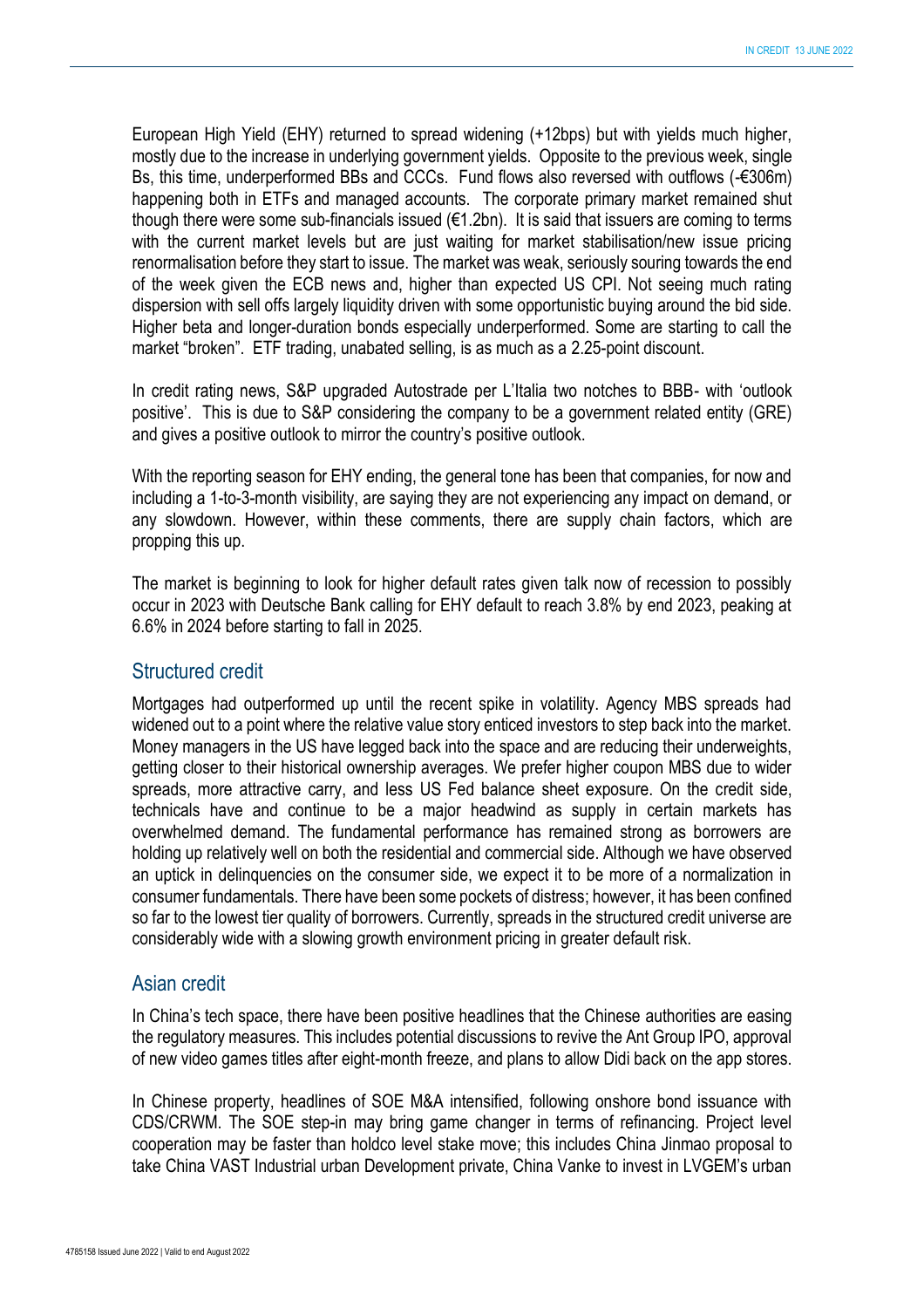renewal project in Shenzhen, and Central China's controlling chairman selling a 29% stake to a firm owned by Henan province.

Powerlong terminated an agreement to sell a Shanghai office building for CNY868m to its property management arm. The company's asset disposal plans have been below expectation. The company plans to repay \$1.3bn of maturing or puttable public debt in H2/22, funding from asset disposals and new loans. However, it has only obtained CNY500m of financing to date, from pledging two hotels. Powerlong is also in talks with China Huarong to dispose of an office building in Hangzhou.

Indika Energy launched a cash tender offer for US dollar notes. The company is willing to buy back up to \$250m. Vedanta gets a \$1bn term loan secured by 5.77% out of the c.65% holding in Hindustan Zinc as security.

#### Emerging markets

Hard currency spreads widened 17bps on the week in line with broad risk-off sentiment across developed markets. High yield names were the worst affected widening by 49bps, regionally African countries widened 61bps on aggregate with risker names such as Ghana and Zambia selling off significantly. The Middle East was more insulated from the sell-off widening by a mere 2bps, supported by sustained higher oil prices and higher credit ratings.

The polls are split in the Colombian election with Rodolfo Hernandez and leftist Gustav Petro competing for the lead. Hernandez aims to cut government waste and corruption while Petro is focusing on taxing the rich and phasing out oil exploration. The second round of the election takes place this coming Sunday.

Weeks after loosening enhanced covid measures, China is now looking to re-impose restrictions following rising cases in major cities (143 nationwide on Sunday). The re-opening of schools is now delayed in Beijing with three rounds of testing announced in the city's most populous district of Chaoyang. Shanghai is suspending dine in services and is conducting citywide testing. In more positive news, China's inflation moderated last month with y/y CPI printing at 6.4%, down from 8% in April; CPI was 2.1% unchanged from the April print.

Fitch upgraded India's outlook from negative to positive, affirming its BBB- rating, meaning the country retains its investment grade status with all three agencies. Fitch cited diminished downside risks to growth due to India's rapid economic recovery.

In central bank news, the Bank of Thailand left interest rates unchanged; however, there was a hawkish tone and expectations that the hiking cycle will commence at the August meeting. Elsewhere, rate hikes were seen in Poland (+75bps) and Chile (+75bps).

### **Commodities**

Commodity markets rallied 1.2% on the week with weakness in industrial metals being offset by strong gains in agriculture and more modest gains in energy markets.

Wheat (+3.0%) has been supported by a lack of progress on the Russia/Ukraine talks on food exports via Ukrainian ports, both sides accusing each other of mining ports to cause disruption. Russia stated exports can resume as soon as Ukraine removes its mines; however, Ukraine is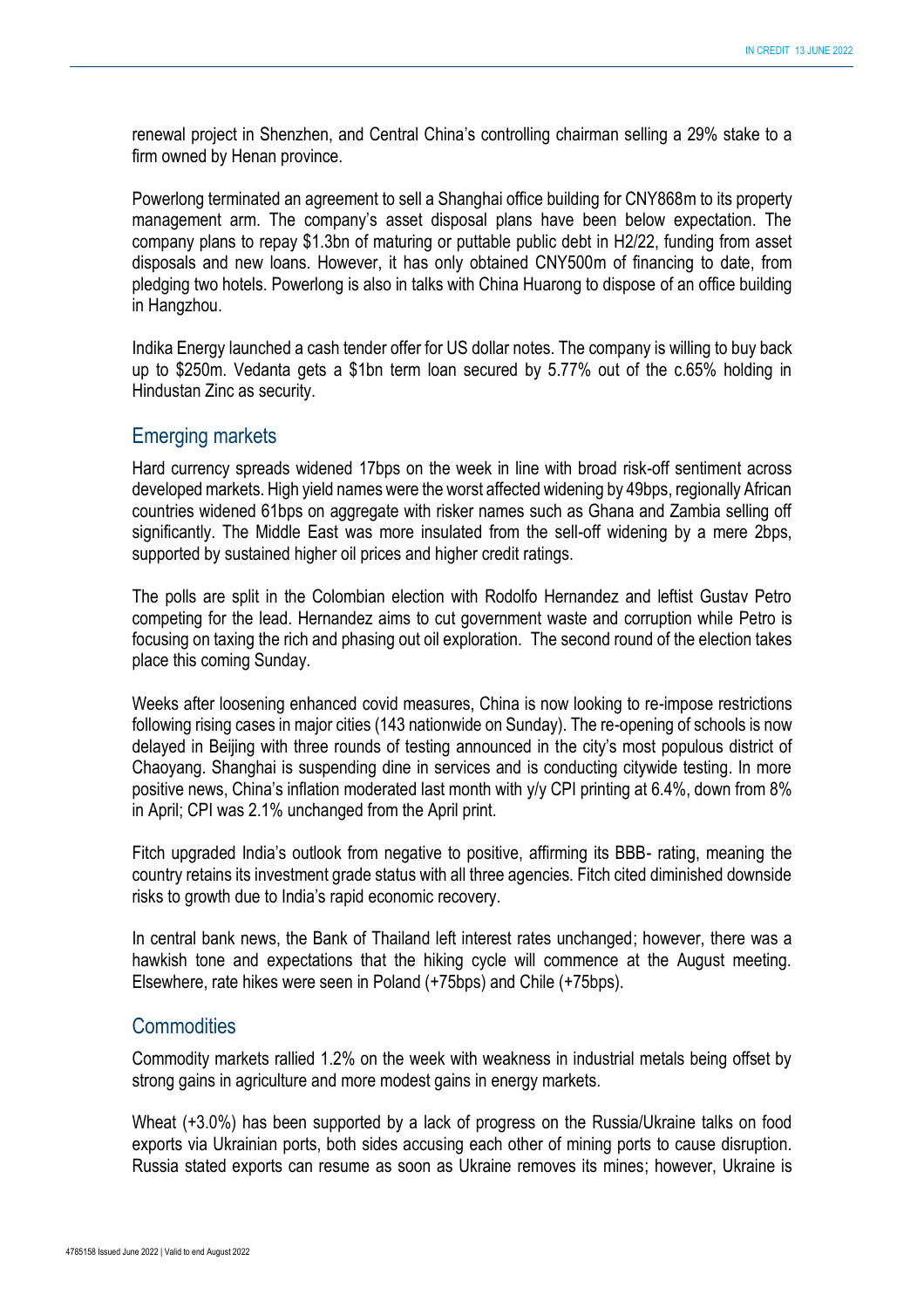reluctant to do this due to fear of amphibious assault on the Ukrainian controlled port of Odessa. Corn prices (+6.1%) rallied strongly on the week supported by the announcement of a bigger biofuel blending mandate in the US resulting in higher expected demand for corn.

In energy markets, Freeport LNG (liquified natural gas) one of the largest US exporters producing LNG will shut for over three weeks following an explosion at one of its Texas Gulf Coast facilities. The shutdown will take 1m tonnes of LNG off the market, with around two thirds of Freeport's exports going to the UK and Europe. Dutch and British 1-month futures rallied sharply on the news.

Industrial metals fell by 3.3% driven by large declines in copper (-3.9%) and Nickel (-3.1%) driven by rising covid cases and concern of demand destruction in China.

#### Responsible investments

The Council of Europe issued a \$1bn 3-year social bond last week, as its second social bond targeting the Ukraine refugee crisis. Early last month we saw a €1bn 7-year social bond, which attracted considerable interest in the European debt market. This second tranche issue in US dollar will continue the help disburse grants to help its members to meet the immediate needs of Ukrainian refugees: transport, shelter, food, and medical care.

Last week also saw new specific use of proceeds bond issuance from China, namely Bank of China's Frankfurt Branch and Shandong Hi-Speed (transport and infrastructure construction services) both issuing a \$500m 3-year Green bond, as well as ports and harbours operator Shanhai Hong Kong International Investments issuing a \$250m 3-year Green bond.

Alongside the busy issuance, a remarkable vote from the EU on Wednesday meant it is moving to ban the selling of new combustion engine cars by 2035. This powerful transition is a clear step towards the EU's promise of cutting vehicle emissions by 100% by 2035. Before the decision is final, all 27 EU nations will need to agree, which will be some feat given some of the world's largest car manufacturers are based in Europe.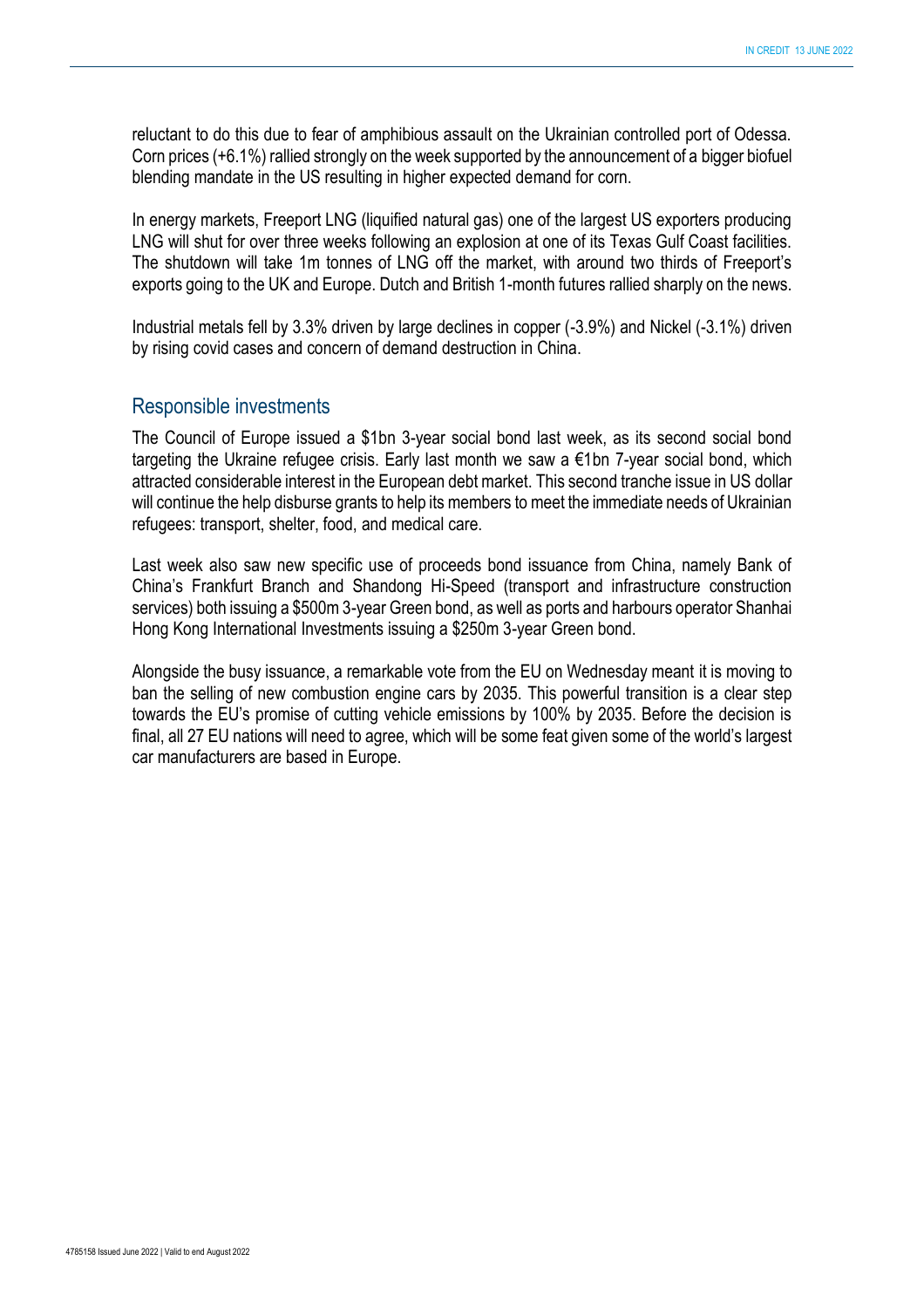# Summary of fixed income asset allocation views<br>Fixed Income Asset Allocation Views

13<sup>th</sup> June 2022



| <b>Strategy and positioning</b><br>(relative to risk free rate)                      |                                                                                                                                                                                                                                                                                                                                                                              | <b>Views</b>                                                                                                                                                                                                                                                                                                                                                                                                                                                                                                                                                                                                                                      | <b>Risks to our views</b>                                                                                                                                                                                                                                                                                                                                                                                                                                                                                       |  |
|--------------------------------------------------------------------------------------|------------------------------------------------------------------------------------------------------------------------------------------------------------------------------------------------------------------------------------------------------------------------------------------------------------------------------------------------------------------------------|---------------------------------------------------------------------------------------------------------------------------------------------------------------------------------------------------------------------------------------------------------------------------------------------------------------------------------------------------------------------------------------------------------------------------------------------------------------------------------------------------------------------------------------------------------------------------------------------------------------------------------------------------|-----------------------------------------------------------------------------------------------------------------------------------------------------------------------------------------------------------------------------------------------------------------------------------------------------------------------------------------------------------------------------------------------------------------------------------------------------------------------------------------------------------------|--|
| <b>Overall Fixed</b><br>Income<br><b>Spread Risk</b>                                 | Under- $\frac{1}{\sqrt{2} \cdot 1 \cdot 1 \cdot 0 \cdot 1 + 1 \cdot 2}$ Over-                                                                                                                                                                                                                                                                                                | • Credit spreads have widened from recent volatility-driven<br>tightening, as we are seeing a market-wide softening in<br>technicals fundamentals. This, along with rates-driven credit<br>vulnerability, has moved the group negative on credit risk<br>■ We are past the peak of economic growth, with first two hikes<br>announced and expectations for more 50bp hikes through the<br>end of 2022. Pullback in liquidity created opportunity for market<br>volatility.<br>■ Uncertainty remains elevated due to fears surrounding pace of<br>central bank hiking, inflation, recession probabilities, and the<br>Russian invasion of Ukraine. | Upside risks: lowered volatility once<br>expansionary environment is established as<br>the new normal<br>Downside risks: simultaneous low<br>unemployment, high inflation, hiking, and<br>slowing growth cause a recession. More<br>spillover from Russian invasion, sanctions<br>difficult to remove post-conflict. New Covid<br>lockdowns. Supply chain disruptions, inflation,<br>commodity shocks persist to H2 2022                                                                                        |  |
| <b>Duration</b><br>$(10-year)$<br>$(P' = Periphery)$                                 | Short $\frac{4}{2}$ $\frac{P}{1 - 1}$ $\frac{P}{0}$ $\frac{P}{1 + 1}$ Long<br>£<br>€                                                                                                                                                                                                                                                                                         | ■ Carry offered by front end yields now attractive in UK<br>• Longer yields to be captured by long-run structural downtrends<br>in real yields<br>Inflation likely to normalize over medium term, although some<br>areas will see persistent pricing pressures<br>Hiking cycles may be curtailed by weakening growth, as risk of<br>a policy error increases                                                                                                                                                                                                                                                                                      | Inflationary dynamics become structurally<br>persistent<br>Labour supply shortage persists; wage<br>pressure becomes broad and sustained<br>Fiscal expansion requires wider term premium<br>٠<br>Long run trend in safe asset demand reverses                                                                                                                                                                                                                                                                   |  |
| <b>Currency</b><br>$(E' = European$<br>Economic Area)                                | Å\$<br>EM<br>Short $-2$ $-1$ $0$ $1$ $+1$ $+2$ Long<br>Ε£                                                                                                                                                                                                                                                                                                                    | The invasion of Ukraine will hit global growth, hinder risk<br>markets and lend a bid to the Dollar<br>The repricing of the ECB has so far failed to boost the Euro as<br>Eurozone growth expectations have underperformed the US                                                                                                                                                                                                                                                                                                                                                                                                                 | End of zero-covid strategy in China<br>normalises supply chains and raises global<br>growth, to the detriment of the Dollar                                                                                                                                                                                                                                                                                                                                                                                     |  |
| <b>Emerging</b><br><b>Markets Local</b><br>(rates (R) and<br>currency (C))           | Under- $R$<br>weight -2 $1 - 1 - 1 - 1 + 1 + 2$ weight                                                                                                                                                                                                                                                                                                                       | Substantial monetary policy tightening now embedded into EM<br>local rates<br>Aggressive Fed pricing may now open the door to selective<br><b>EMFX</b> performance<br>EM real interest rates relatively attractive, curves steep in<br>places                                                                                                                                                                                                                                                                                                                                                                                                     | ■ Negative sentiment shock to EM fund flows<br>$\blacksquare$ Central banks tighten aggressively to counter<br>fx weakness<br>■ EM inflation resurgence<br>EM funding crises drive curves higher and<br>$\blacksquare$<br>steeper<br>Tightening global financing conditions                                                                                                                                                                                                                                     |  |
| <b>Emerging</b><br><b>Markets</b><br>Sovereign<br><b>Credit (USD</b><br>denominated) | Under- $\sqrt{\frac{1}{1-1}}$ Over-<br>weight -2 -1 0 +1 +2 weight                                                                                                                                                                                                                                                                                                           | Spreads have given back most of recent rally, technicals<br>weaker with heavy EM outflows and little HY new issuance<br>Fundamental headwinds: elevated fiscal deficits, rising debt to<br>GDP ratios, significant inflation, Chinese growth, idiosyncratic<br>political risks, increasing use of IMF programs<br>■ Fundamental consequences of invasion are unevenly<br>distributed via trade links and commodity exposure. Good for<br>commodity producers, bad for resource importers<br>Focus on buying strong relval opportunities as headwinds and<br>volatility increase                                                                   | $\blacksquare$ Chinese growth derails with softer policy<br>stance after shutdowns<br>■ Fundamental consequences of invasion are<br>unevenly distributed via trade links and<br>commodity exposure. Good for commodity<br>producers, bad for resource importers<br>A replay of 2013 occurs with a taper tantrum<br>$\blacksquare$<br>or swift appreciation of the USD<br>Persisting COVID growth scars hurt<br>economies & fiscal deficits<br>■ Weaking technical with large fund outflows<br>and slower supply |  |
| Investment<br><b>Grade Credit</b>                                                    | Under- $\sqrt{21-10}$ Over-<br>weight -2 <sup>1</sup> -1 <sup>1</sup> 0 <sup>1</sup> +1 <sup>1</sup> +2 <sup>1</sup> weight                                                                                                                                                                                                                                                  | US and EMEA spreads have widened since last month. Index<br>last hung out at these yield levels in June 2010.<br>Despite strength in fundamentals (leverage, debt service<br>capacity, liquidity), we are past peak in credit quality for the<br>cycle. Inflation, monetary tightening and technicals remain<br>headwinds<br>Liquidity remains very poor, with heightened volatility and wide<br>new issue concessions taking focus away from secondaries.                                                                                                                                                                                        | Supply dynamics remain a headwind<br>$\mathcal{L}_{\mathcal{A}}$<br>Rate environment remains volatile<br>Investors return to government bonds from IG<br>as their risk/retum preference for safe assets is<br>changing in new rate environment<br>Russian invasion worsens operating<br>environment globally                                                                                                                                                                                                    |  |
| <b>High Yield</b><br><b>Bonds and</b><br><b>Bank Loans</b>                           | Under- $\overline{$ $\overline{1}$ $\overline{1}$ $\overline{1}$ $\overline{1}$ $\overline{1}$ $\overline{1}$ $\overline{1}$ $\overline{1}$ $\overline{1}$ $\overline{1}$ $\overline{1}$ $\overline{1}$ $\overline{1}$ $\overline{1}$ $\overline{1}$ $\overline{1}$ $\overline{1}$ $\overline{1}$ $\overline{1}$ $\overline{1}$ $\overline{1}$ $\overline{1}$ $\overline{1}$ | ■ Spreads have widened since last month, still inside of long-<br>term medians. New focus on higher quality & risk management<br>expect volatility to continue.<br>In EMEA, spreads at previous recession points. Risks for<br>EMEA HY are heightened because of proximity to and<br>economic impact of Russian invasion.<br>Primary market slow and weak liquidity in secondary<br>Bank loan market drifted lower since April highs; overall<br>sentiment more negative over slowing economy and higher<br>interest cost, focus on de-risking<br>■ Bonds & Ioan defaults set to remain near historic lows                                        | Default concerns are focused on demand<br>destruction, margin pressure and macro risks<br>Loan technical and flows<br>• Waves of ratings upgrade continue into this<br>year.<br>Russian invasion significantly rattles US bond<br>$\blacksquare$<br>loan/market as already seen in EMEA from<br>commodities.                                                                                                                                                                                                    |  |
| <b>Agency MBS</b>                                                                    | Under- $\frac{1}{\sqrt{2} \cdot 1 - 1}$ 0 <sup>1</sup> +1 <sup>1</sup> +2 <sup>1</sup> weight                                                                                                                                                                                                                                                                                | The risk/reward mix in Agencies is at fair value; MBS Basis<br>spreads now look cheap to long-term averages.<br>Higher Coupon securities are the most attractive in MBS Basis,<br>as lower coupons appear vulnerable due to tight valuations,<br>poor carry and upcoming Fed sales.                                                                                                                                                                                                                                                                                                                                                               | ■ Housing activity slows and rising rates move<br>prepays to normal levels without hurting<br>mortgage servicing rates.<br>Uncertainty with the Fed hiking schedule and<br>long-term position within the Fed balance<br>sheet                                                                                                                                                                                                                                                                                   |  |
| <b>Structured</b><br><b>Credit</b><br><b>Non-Agency</b><br><b>MBS &amp; CMBS</b>     | Under- $\frac{1}{\sqrt{1-1} + 1}$ Over-<br>weight $-2$ -1 0 +1 +2 weight                                                                                                                                                                                                                                                                                                     | ■ Our preference remains for Non-Agency RMBS<br>RMBS: Housing continues to perform well but expect<br>normalization coming from heavy supply, extension concems,<br>and general risk off. Selectively reducing risk.<br>■ CMBS: Most segments maintain strong fundamentals but<br>widening has shifted relval preferences to other sectors.<br>■ CLOs: Spreads have been widening in sympathy with<br>structured product credit, new issue supply slowed by wider<br>spreads<br>ABS: US consumer looks well positioned, watching<br>performance given inflation & rates.                                                                          | Consumer fundamental position (especially<br>lower income) weakens with inflation and Fed<br>tightening, consumer retail/travel behavior fails<br>to return to pre-covid levels<br>■ Work From Home continues full steam-ahead<br>post-pandemic (positive for RMBS, negative<br>for CMBS).<br>SOFR deals slows CLO new issue<br>$\blacksquare$ Rising interest rates dent housing market<br>strength                                                                                                            |  |
| <b>Commodities</b>                                                                   | Under- $\sqrt{21-10} + 1+2$ Over-<br>weight -2 -1 0 +1 +2 weight                                                                                                                                                                                                                                                                                                             | ■ o/w Copper & Lead vs Zinc<br>u/w Livestock<br>$\blacksquare$ u/w Gold<br>$\blacksquare$ o/w Oil                                                                                                                                                                                                                                                                                                                                                                                                                                                                                                                                                 | Global Recession                                                                                                                                                                                                                                                                                                                                                                                                                                                                                                |  |